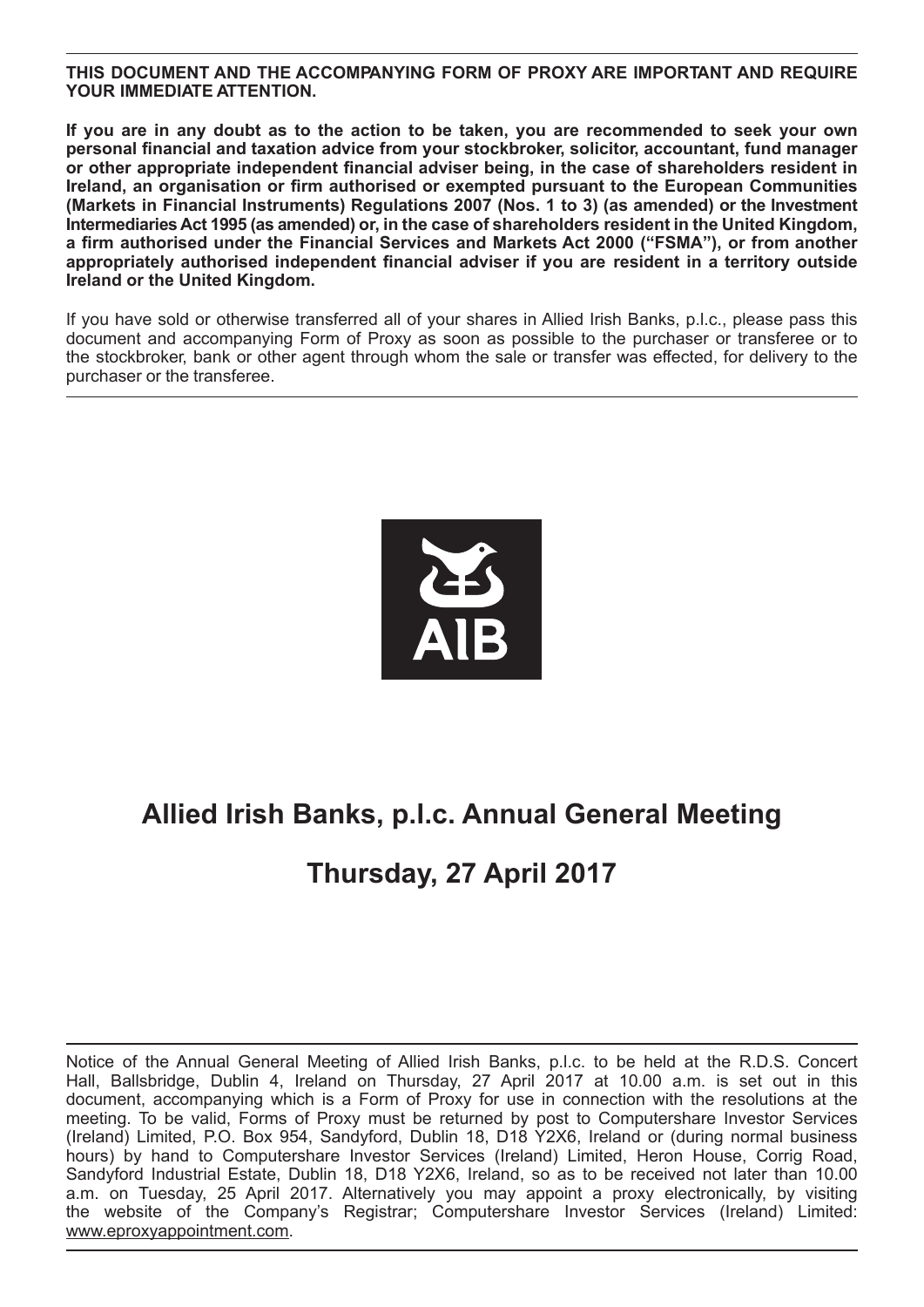# **Allied Irish Banks, p.l.c.**<br>(Registered under the Companies Act 2014 – No. 24173)

*Directors Group and Registered Office:* Richard Pym – *Chairman*; *Non-Executive Director* Bankcentre Bankcentre Bankcentre<br>Simon Ball – Non-Executive Director Bankcentre Ballsbridge Simon Ball – *Non-Executive Director*<br>Mark Bourke – *Chief Financial Officer* Ballsbridge – Ballsbridge – Ballsbridge – Ballsbridge – Ballsbridge – B Mark Bourke – *Chief Financial Officer*<br>Bernard Byrne – *Chief Executive Officer* Dublin 4 Bernard Byrne – Chief Executive Officer Thomas (Tom) Foley – *Non-Executive Director* Peter Hagan – *Non-Executive Director*  Carolan Lennon – *Non-Executive Director* Brendan McDonagh – *Non-Executive Director* Helen Normoyle – *Non-Executive Director* James (Jim) O'Hara – *Non-Executive Director* Dr Michael Somers – *Deputy Chairman; Non-Executive Director* Catherine Woods – *Senior Independent Non-Executive Director*

24 March 2017

#### *Letter from the Chairman to the shareholders of Allied Irish Banks, p.l.c. (the "Company")*

Dear Shareholder

I am pleased to invite you to attend the Annual General Meeting ("**AGM**") of the Company, which will be held at the R.D.S. Concert Hall, Ballsbridge, Dublin 4 on Thursday, 27 April 2017 at 10.00 a.m.

The Notice of AGM is set out on pages 5 to 8 of this document. In addition to the Ordinary Business to be transacted at the meeting, which is referred to in Resolutions 1 to 5 in the Notice, the Directors propose that Special Business, as set out in Resolutions 6 to 9 in the Notice, be transacted at the meeting for the purposes explained below.

#### **RESOLUTION 1**

Resolution 1 proposes, following a review of the Company's affairs, to receive the financial statements for the year ended 31 December 2016, together with the reports of the Directors and the Auditor thereon.

The financial statements for the year ended 31 December 2016 are included in the 2016 Annual Financial Report, sent to shareholders at their request and in the 2016 Shareholders' Report sent to all shareholders. Copies of both reports will be available at the AGM. Shareholder information, including the aforementioned financial statements, is available on AIB's website at www.aib.ie/investorrelations.

#### **RESOLUTION 2**

Resolution 2 is an ordinary resolution to declare a final dividend of 9.21 cent per ordinary share for the year ended 31 December 2016 (subject to rounding up, per holder of ordinary shares, to the nearest whole cent). The dividend is payable on 9 May 2017 to holders of ordinary shares on the Company's register of members at close of business on 24 March 2017.

#### **RESOLUTION 3**

Resolution 3 relates to the election and re-election of Directors. Ms. Carolan Lennon and Mr. Brendan McDonagh were co-opted to the Board on 27 October 2016 and, being eligible, offer themselves for election. All other Directors will retire from office at the AGM and, being eligible, offer themselves for re-election. Notwithstanding that Dr. Michael Somers is offering himself for re-election at the AGM, if Dr. Somers is re-elected, he will continue as a Government appointed Director and his re-appointment will be in accordance with his existing terms of appointment.

The resolutions will be proposed separately, as ordinary resolutions, in respect of each Director.

Biographical information in respect of each Director is provided on pages 172 to 176 of the 2016 Annual Financial Report and on pages 19 to 23 of the 2016 Shareholders' Report.

All Directors are experienced and knowledgeable and the Board is confident that they each bring valuable skills to the Board and provide an objective perspective.

The performance of the Directors, with the exception of Ms. Carolan Lennon and Mr. Brendan McDonagh who joined the Board on 27 October 2016, has been formally evaluated and each is considered to be effective and to demonstrate commitment to the role.

The Board is pleased to recommend the election and re-election of those Directors.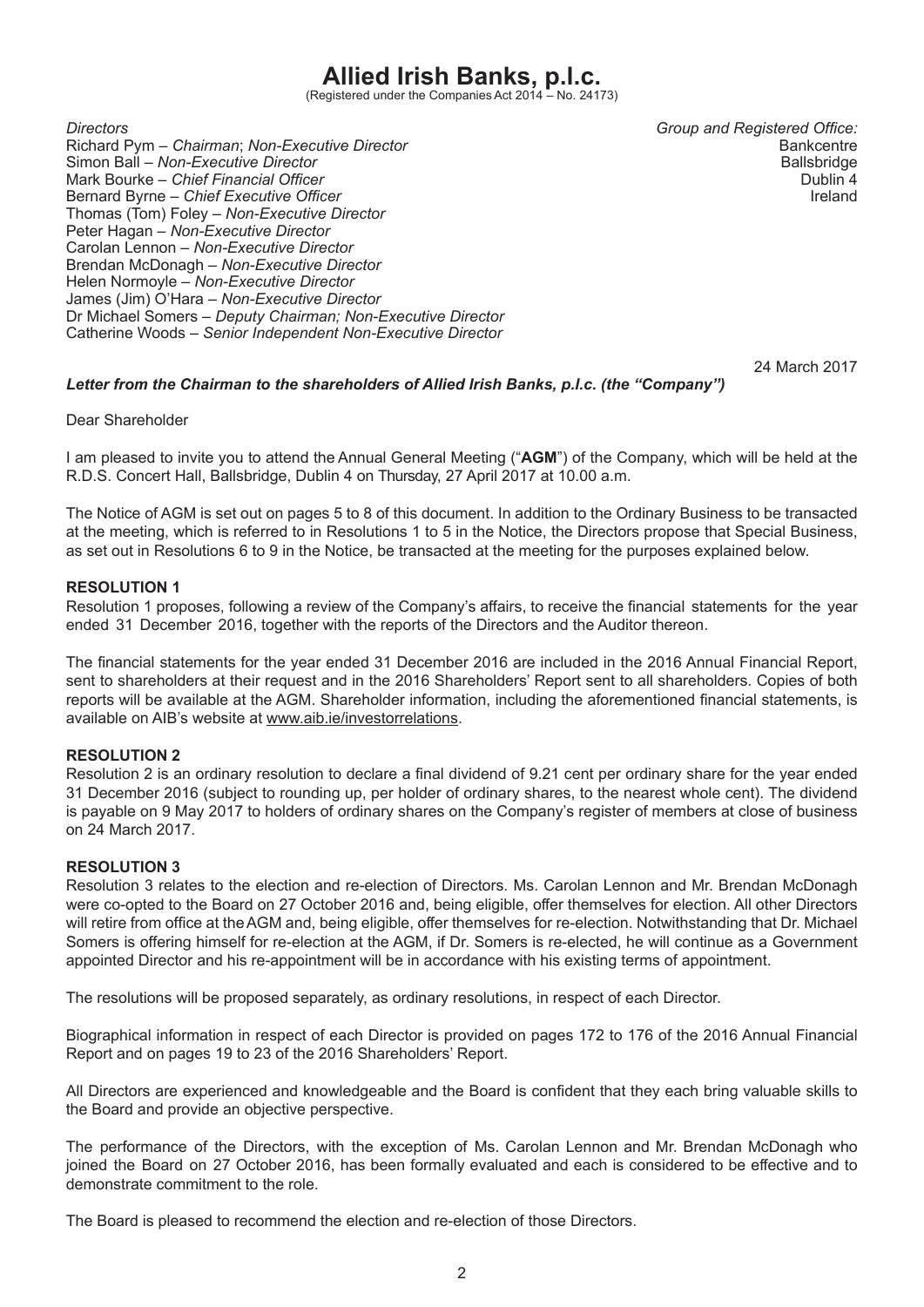#### **RESOLUTION 4**

Resolution 4 seeks authority from shareholders to enable the Directors to fix the remuneration of the Auditor.

The Company's Auditor, Deloitte, whose audit and non-audit services are monitored by the Board Audit Committee, has indicated willingness to continue in office. This resolution gives the Directors authority to approve fees for 2017.

#### **RESOLUTION 5**

Resolution 5 proposes to receive the report on Directors' remuneration and interests for the year ended 31 December 2016, the full text of which is set out within the Directors' Remuneration Report on pages 205 to 207 of the 2016 Annual Financial Report and in summary on pages 24 and 25 of the 2016 Shareholders' Report.

This vote is advisory only and the Directors' remuneration is not conditional on the resolution being passed.

#### **RESOLUTION 6**

Resolution 6 is an ordinary resolution to authorise the Directors, until the earlier of the date of the Company's AGM in 2018 or 26 July 2018, to allot and issue new shares up to an aggregate nominal value of €565,496,091.25, being equal to approximately one third of the nominal value of the issued ordinary share capital of the Company as at the date of this document. The authority is proposed in substitution for the authority conferred on the Directors at the Company's extraordinary general meeting held on 16 December 2015.

The Directors currently have no intention to issue shares pursuant to this authority.

#### **RESOLUTION 7**

Resolution 7(a) is a special resolution to empower the Directors to allot equity securities for cash otherwise than in accordance with statutory pre-emption rights. The disapplication will be limited to the allotment of equity securities for cash (i) in connection with any rights issue (or other pro rata offer) to shareholders and (ii) otherwise in an amount up to an aggregate nominal value of €84,824,413.69 (being 5% of the nominal value of the issued ordinary share capital of the Company as at the date of this document).

Resolution 7(b) is a special resolution to empower the Directors, in addition to the authority granted under Resolution 7(a), to allot equity securities for cash otherwise than in accordance with statutory pre-emption rights in an amount up to an aggregate nominal value of €84,824,413.69 (being 5% of the nominal value of the issued ordinary share capital of the Company at the date of this document) for the purposes of what the Directors determine to be an acquisition or other specified capital investment.

The expressions "acquisition" and "specified capital investment" are defined by the Statement of Principles published in March 2015 by the Pre-Emption Group as one or more specific capital investment related uses for the proceeds of an issuance of equity securities, in respect of which sufficient information regarding the effect of the transaction on the company, the assets the subject of the transaction and (where appropriate) the profits attributable to them is made available to shareholders to enable them to reach an assessment of the potential return. Items that are regarded as operating expenditure rather than capital expenditure will not typically be regarded as falling within the term "specified capital investment".

The division of the authorisation to allot equity securities into two resolutions is in conformity with the Pre-Emption Group's Monitoring Report and consistent with the good practice template resolutions as published in May 2016.

The Directors currently have no intention to issue shares pursuant to these powers, which will expire on the earlier of the date of the Company's AGM in 2018 or 26 July 2018.

#### **RESOLUTION 8**

Resolution 8 is being proposed as a special resolution. Shareholders are being asked to authorise the Company (or any subsidiary) to make market purchases of up to 10% of the Company's issued shares at the date of passing of the resolution, subject to the provisions of the Companies Act 2014 and the restrictions and provisions set out in the resolution.

The Directors do not have any current intention to exercise the authority to purchase the Company's own shares, which will expire on the earlier of the date of the AGM in 2018 or 26 July 2018.

Furthermore, such purchases would be made only at price levels which the Directors considered to be in the best interests of the shareholders generally, after taking into account the Company's overall financial position. In addition, the authority being sought from shareholders will provide that the minimum price that may be paid for such shares shall not be less than the nominal value of the shares and the maximum price will be the higher of 105% of the average market price of such shares and the amount stipulated by Article 5(6) of the EU Market Abuse Regulation 2003 (No. 596/2014).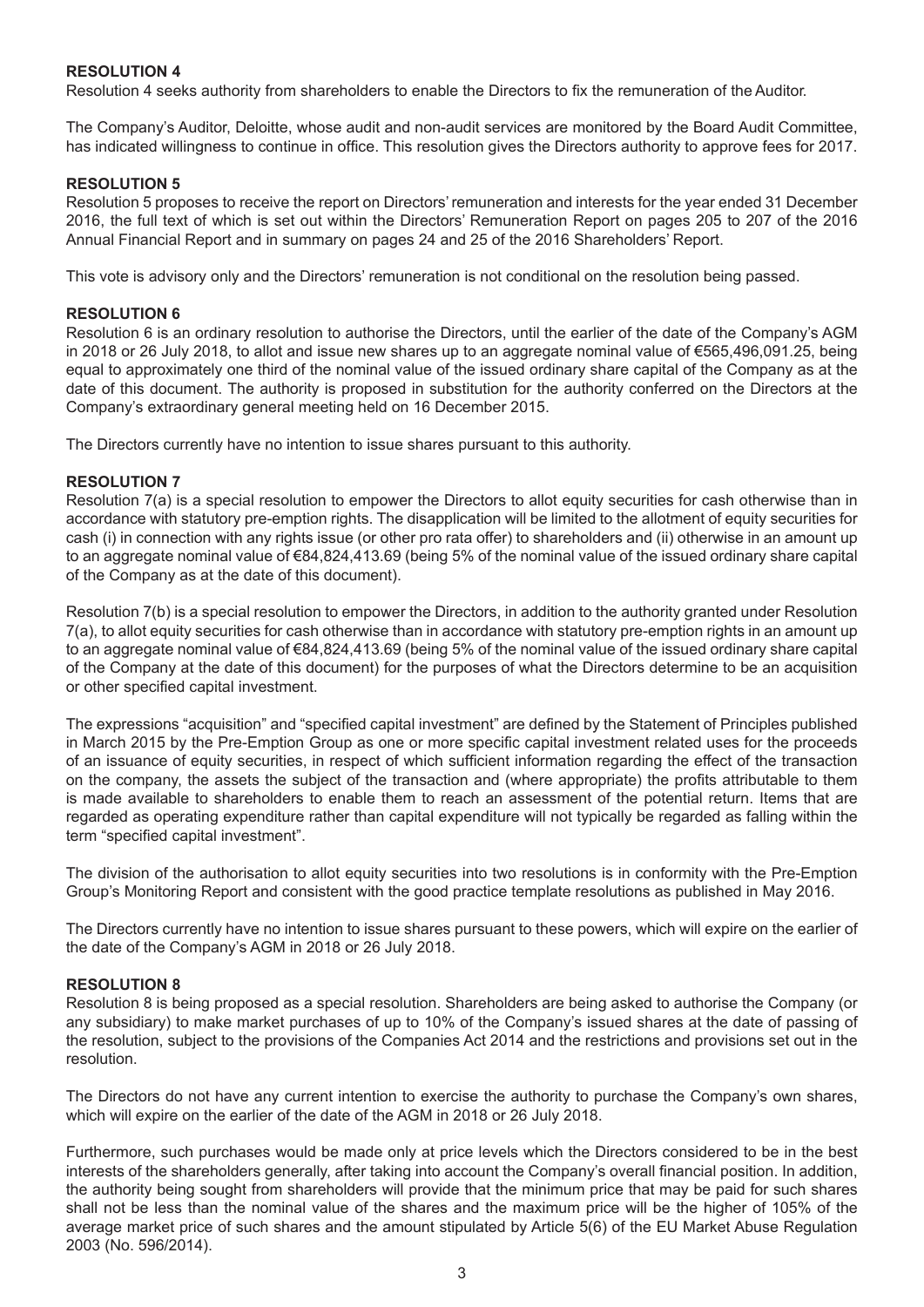#### **RESOLUTION 9**

Resolution 9 is a special resolution authorising the Company to re-issue shares purchased by it and not cancelled as treasury shares. If granted, the minimum and maximum prices at which treasury shares may be re-issued shall be determined in accordance with the Company's Articles of Association. This authority will expire on the earlier of the date of the AGM in 2018 or 26 July 2018.

#### **ACTION TO BE TAKEN**

A Form of Proxy for use in connection with the AGM accompanies this document and I encourage you to vote by completing, signing and returning the Form of Proxy. Alternatively, you may submit your votes or appoint a proxy through the internet and instructions on how to do so are found on the reverse of the Form of Proxy. Completion and return of the Form of Proxy will not prevent a shareholder from attending and voting in person at the meeting. All proxy appointments/votes must be received by the Company's Registrar, Computershare Investor Services (Ireland) Ltd, not later than 10.00 a.m. on Tuesday, 25 April 2017.

If you wish to attend the AGM, please detach your Attendance Card from your Form of Proxy and bring it with you to the meeting.

#### **RECOMMENDATION**

The Directors believe that each of the resolutions to be proposed is in the best interests of the Company and its shareholders, and so they recommend that you vote in favour of the resolutions.

> Yours sincerely, **Richard Pym** Chairman.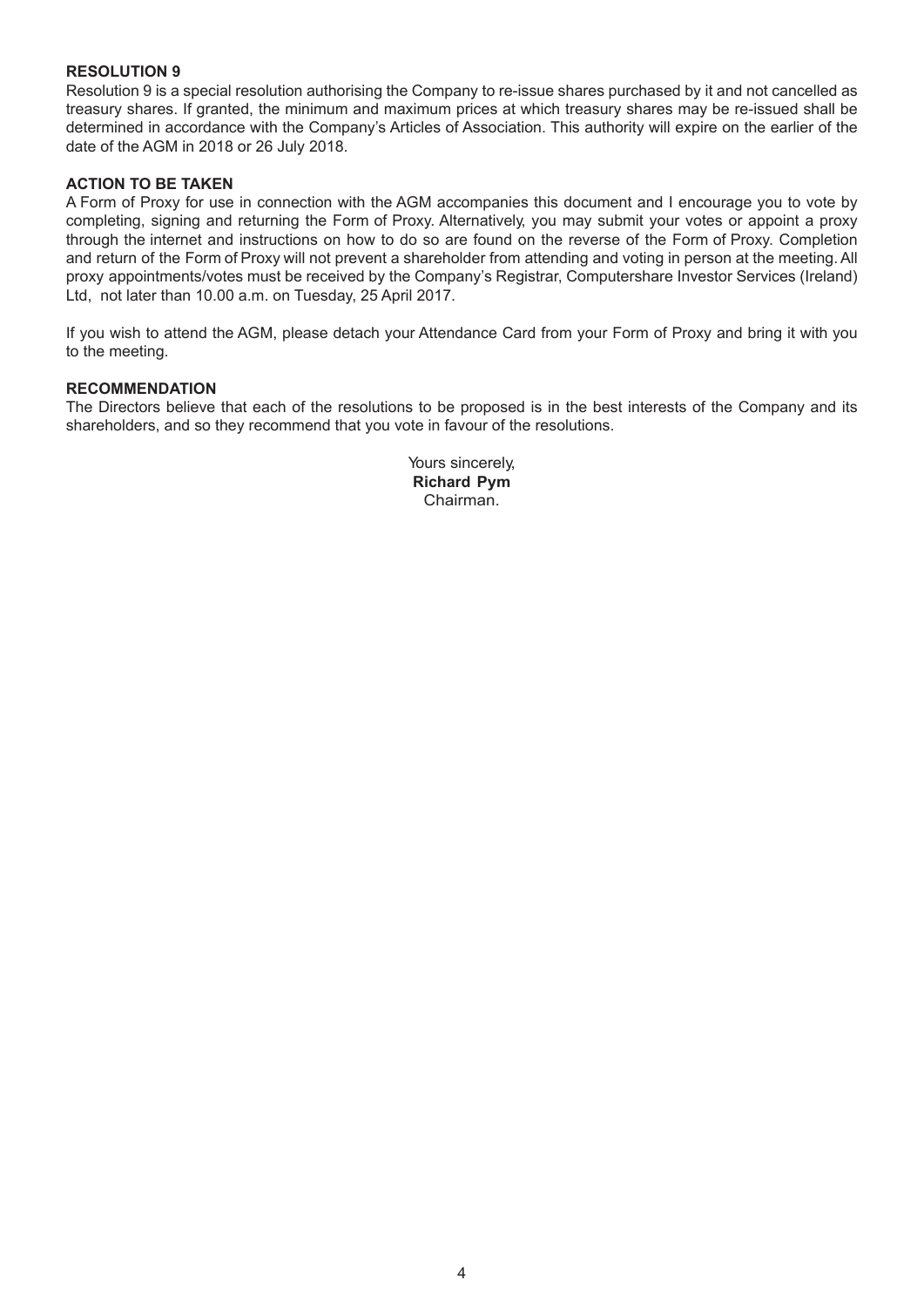#### **ALLIED IRISH BANKS, P.L.C. NOTICE OF ANNUAL GENERAL MEETING**

The Annual General Meeting of Allied Irish Banks, p.l.c. (the "**Company**") will be held at the R.D.S. Concert Hall, Ballsbridge, Dublin 4 on Thursday 27 April 2017 at 10.00 a.m. for the following purposes:

#### **ORDINARY BUSINESS**

#### **RESOLUTION 1**

Following a review of the Company's affairs, to receive the financial statements for the year ended 31 December 2016, together with the reports of the Directors and Auditor thereon.

#### **RESOLUTION 2**

To declare a final dividend of 9.21 cent per ordinary share for the year ended 31 December 2016 (subject to rounding up, per holder of ordinary shares, to the nearest whole cent), payable on 9 May 2017 to holders of ordinary shares on the register of members at close of business on 24 March 2017.

#### **RESOLUTION 3**

- (i) To elect Ms. Carolan Lennon
- (ii) To elect Mr. Brendan McDonagh
- (iii) To re-elect Mr. Simon Ball
- (iv) To re-elect Mr. Mark Bourke
- (v) To re-elect Mr. Bernard Byrne
- (vi) To re-elect Mr. Tom Foley
- (vii) To re-elect Mr. Peter Hagan
- (viii) To re-elect Ms. Helen Normoyle
- (ix) To re-elect Mr. Jim O'Hara
- (x) To re-elect Mr. Richard Pym
- (xi) To re-elect Dr. Michael Somers
- (xii) To re-elect Ms. Catherine Woods

(each of which is proposed as a separate resolution).

#### **RESOLUTION 4**

To authorise the Directors to fix the remuneration of the Auditor.

#### **RESOLUTION 5**

To receive the report on Directors' remuneration and interests for the year ended 31 December 2016 contained within the Directors' Remuneration Report on pages 205 to 207 of the 2016 Annual Financial Report and in summary on pages 24 and 25 of the 2016 Shareholders' Report.

#### **RESOLUTION 6**

#### **SPECIAL BUSINESS**

To consider and if thought fit to pass the following resolution as an Ordinary Resolution:

That the Directors be and are hereby authorised pursuant to and in accordance with sub-paragraph (b)(i) of Article 10 of the Articles of Association of the Company (and in revocation of and substitution for the authority conferred on the Directors at the Company's extraordinary general meeting held on 16 December 2015) to allot relevant securities (within the meaning of Section 1021 of the Companies Act 2014) during the period commencing on the date of the passing of this Resolution and expiring at the conclusion of the annual general meeting of the Company in 2018 or 26 July 2018 (whichever shall be earlier) and for that purpose "the Section 1021 Amount" (as defined in the Articles of Association of the Company) shall be €565,496,091.25.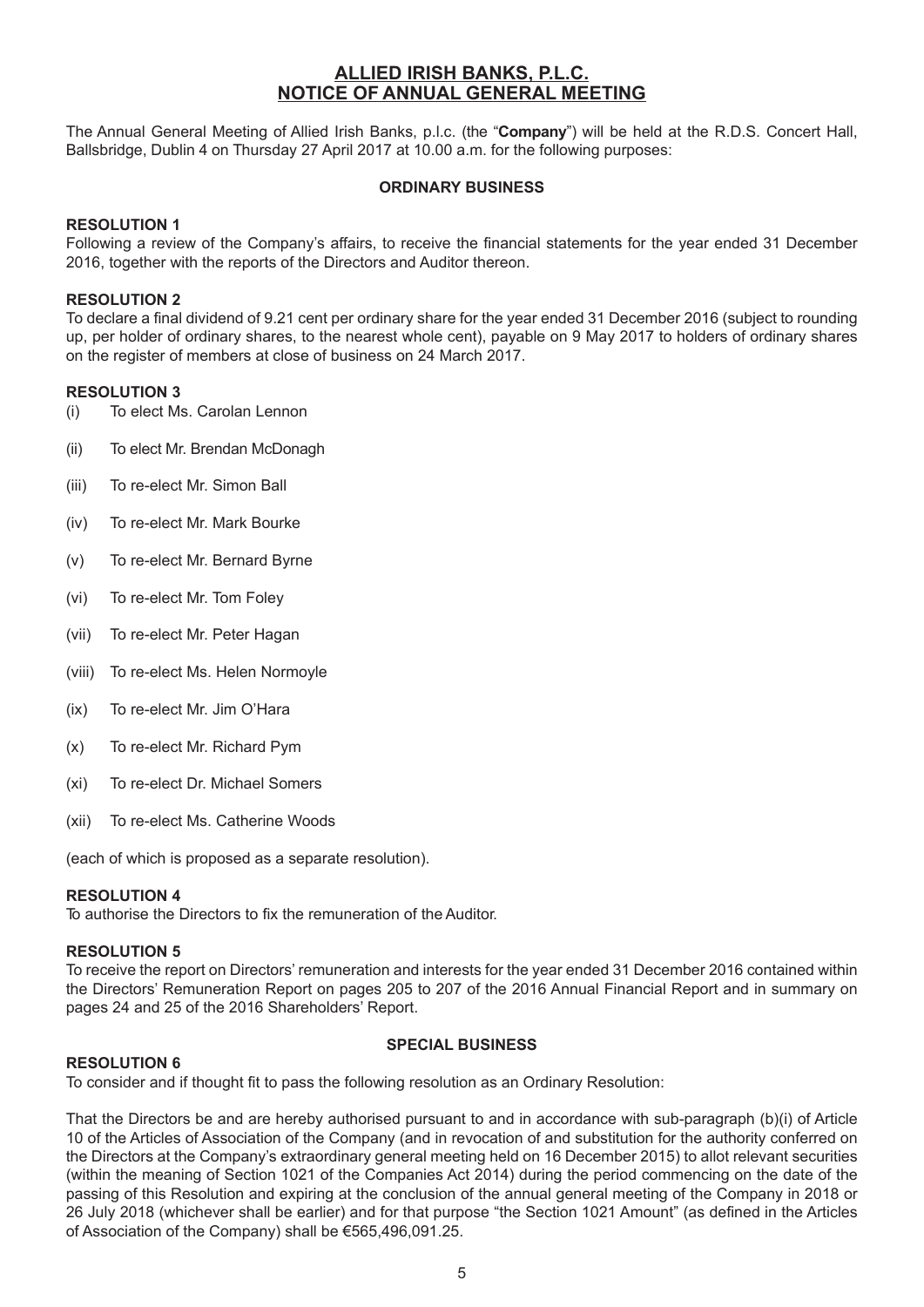#### **RESOLUTION 7**

To consider and if thought fit to pass the following resolutions as Special Resolutions (each of which is proposed as a separate resolution):

- 7(a) That, subject to the passing of Resolution 6, the Directors be and are hereby empowered pursuant to and in accordance with sub-paragraph (b)(ii) of Article 10 of the Articles of Association of the Company to allot equity securities (within the meaning of Section 1023 of the Companies Act 2014) for cash under the authority given by Resolution 6 during the period commencing on the date of the passing of this Resolution and expiring on the conclusion of the annual general meeting of the Company in 2018 or 26 July 2018 (whichever shall be earlier) and for that purpose "the Section 1022 Amount" (as defined in the Articles of Association of the Company) shall be €84,824,413.69.
- 7(b) That, subject to the passing of Resolution 6, the Directors be and are hereby empowered pursuant to and in accordance with sub-paragraph (b)(ii) of Article 10 of the Articles of Association of the Company (and in addition to any authority granted under Resolution 7(a)) to allot equity securities (within the meaning of Section 1023 of the Companies Act 2014) for cash under the authority given by Resolution 6 during the period commencing on the date of the passing of this Resolution and expiring on the conclusion of the annual general meeting of the Company in 2018 or 26 July 2018 (whichever shall be earlier) and for that purpose "the Section 1022 Amount" (as defined in the Articles of Association of the Company) shall be €84,824,413.69, provided that the powers conferred by this Resolution shall be used only for the purposes of financing (or refinancing, if the authority is to be used within six months after the original transaction) a transaction which the Directors determine to be an acquisition or other capital investment of a kind contemplated by the Statement of Principles on Disapplying Pre-Emption Rights most recently published by the Pre-Emption Group prior to the date of this Notice.

#### **RESOLUTION 8**

To consider and if thought fit to pass the following resolution as a Special Resolution:

That the Company and/or any of its subsidiaries (as defined by Section 7 of the Companies Act 2014) be and they are hereby generally authorised to make market purchases or overseas market purchases (each term as defined in Section 1072 of the Companies Act 2014), of shares of any class of the Company (the '**Share**' or '**Shares**') on such terms and conditions and in such manner as the Directors may from time to time determine but subject to the provisions of the Companies Act 2014 and to the following restrictions and provisions:

- (a) the maximum number of Shares authorised to be acquired pursuant to the terms of this Resolution shall be such number of Shares whose aggregate nominal value shall equal 10 per cent of the aggregate nominal value of the issued share capital of the Company as at the close of business on the date of the passing of this Resolution;
- (b) the minimum price which may be paid for any Share shall be the nominal value of the Share;
- (c) the maximum price (excluding expenses) which may be paid for any Share in the Company (a '**Relevant Share'**) shall be the higher of:
	- (i) 5 per cent above the average of the closing quotation prices of a Relevant Share on the Irish Stock Exchange for the five business days immediately preceding the day of purchase (and, in respect of any business day on which there shall be no dealing in such shares on the Irish Stock Exchange, the price which is equal to (A) the mid-point between the high and low market guide prices in respect of such shares for that business day, or (B) if there shall be only one such market guide price so published, the market guide price so published; such prices shall be as published in the Irish Stock Exchange Daily Official List (or any successor publication thereto or any equivalent publication for securities admitted to trading on the Enterprise Securities Market)); and
	- (ii) the amount stipulated by Article 5(6) of the Market Abuse Regulation (No. 596/2014) or any corresponding provision of any replacement legislation, being the value of a Relevant Share calculated on the basis of the higher of the price for:
		- (A) the last independent trade of; and
		- (B) the highest current independent bid for;

 any number of Relevant Shares on the trading venue where the purchase pursuant to the authority conferred by this Resolution will be carried out.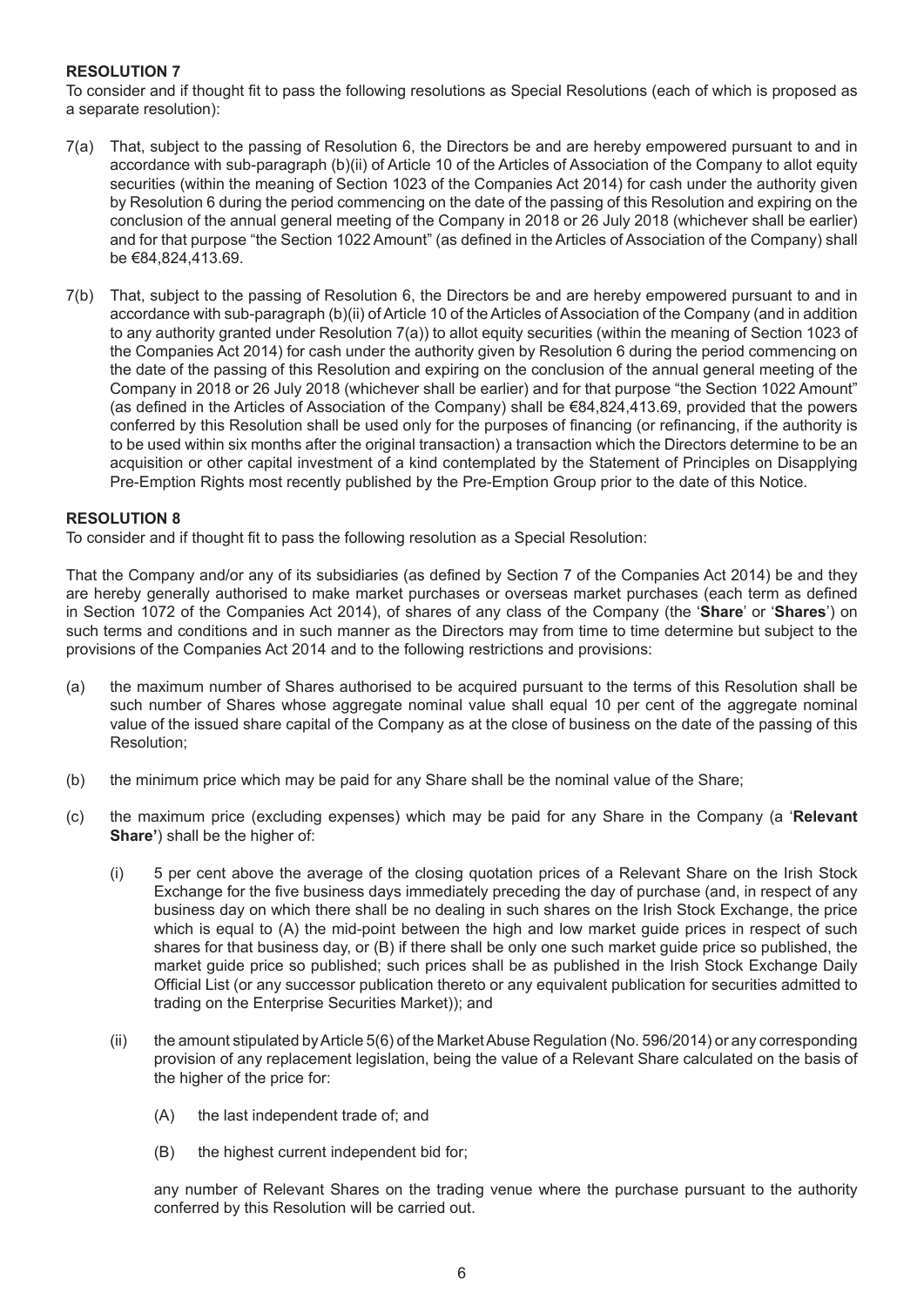If the means of providing the foregoing information as to dealings and prices by reference to which the maximum price is to be determined is altered or is replaced by some other means, then a maximum price shall be determined on the basis of the equivalent information published by the relevant authority in relation to dealings on the Irish Stock Exchange or its equivalent; and

(d) The authority hereby granted shall commence on the date of the passing of this Resolution and expire at the conclusion of the annual general meeting of the Company in 2018 and 26 July 2018 (whichever shall be earlier). The Company or any such subsidiary may before such expiry enter into a contract for the purchase of Shares which would or might be executed wholly or partly after such expiry and may complete any such contract as if the authority conferred hereby had not expired.

#### **RESOLUTION 9**

To consider and if thought fit to pass the following resolution as a Special Resolution:

That, subject to the passing of Resolution 8, for the purposes of Sections 109 and/or 1078 of the Companies Act 2014 the re-issue price range at which any treasury shares for the time being held by the Company may be reissued (including by way of re-issue off market) shall be determined in accordance with Article 55 of the Articles of Association of the Company. The authority hereby conferred shall commence on the date of the passing of this Resolution and expire at the conclusion of the annual general meeting of the Company in 2018 or 26 July 2018 (whichever shall be earlier) and is without prejudice or limitation to any other authority of the Company to re-issue treasury shares on-market.

By order of the Board

#### **Sarah McLaughlin**  Group Company Secretary, Allied Irish Banks, p.l.c. Bankcentre, Ballsbridge, Dublin 4

24 March 2017